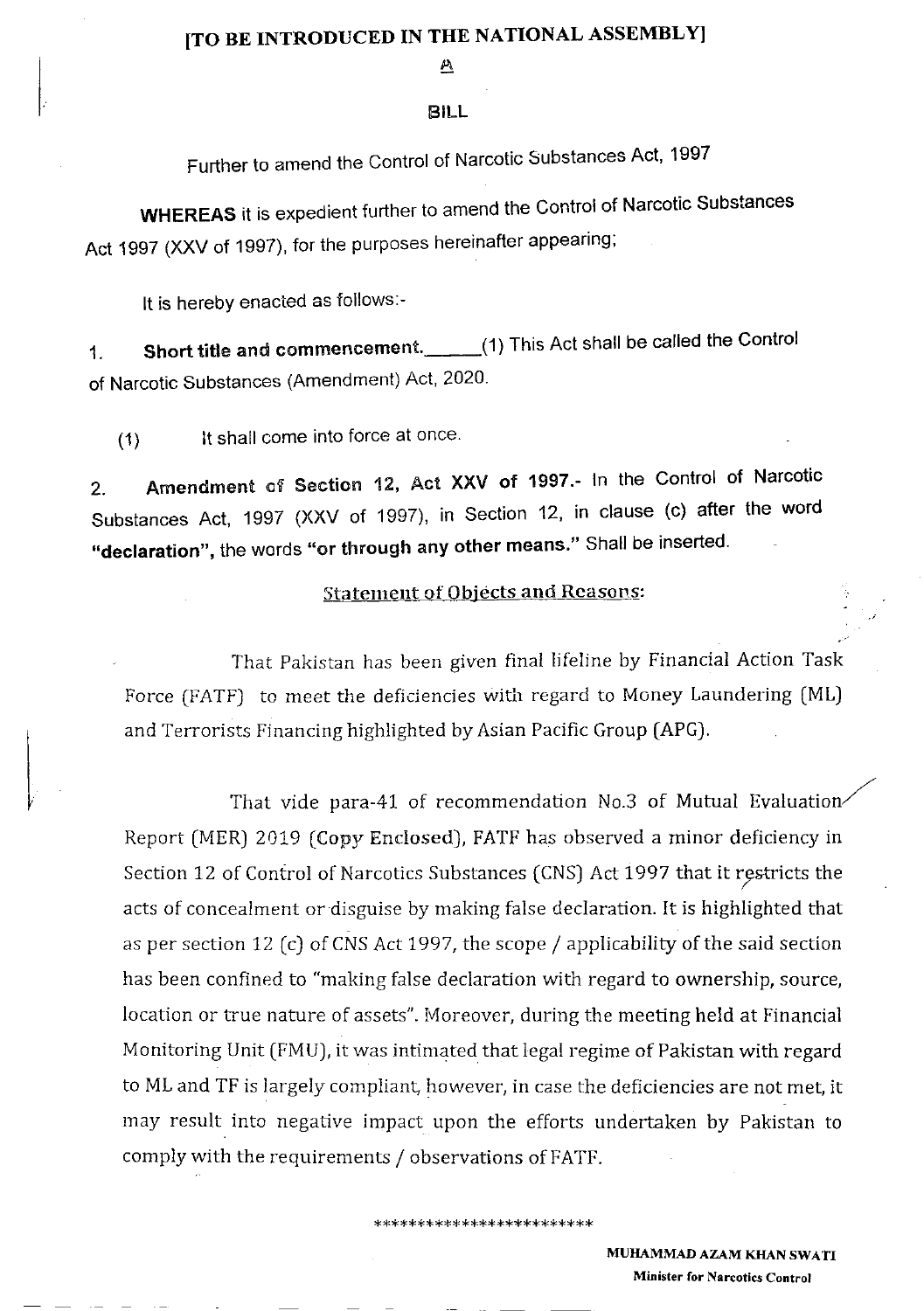۔ قومی آمبلی میں پیش کرنے کے لئے <sub>آ</sub> نشدآ وراشیاءکی روک تفام کےا یکٹ ے1994ء میں مزيدتر ميم كرنے كابل

ہرگاہ کہ بہقرین مصلحت ہے کہ بعدازیں رونما ہونے والی اغراض کے لئے نشہ آ وراشیاء کی روک تھام کے ا یکٹ ۱۹۹۷ء( ۲۵ پابت ۱۹۹۷ء) میں مزیدِ ترمیم کی جائے؛ بذريعه مذاحسب ذيل قانون وضع كياجا تاہے:۔ **ا۔ مختم عنوان اورآغاز نفاذ:۔ (۱)** یہ ایک نشہ آور اشاء کی روک تفام (ترمیمی ) ایک ، ۲۰۲۰ء کےنام سے موسوم ہوگا۔ (۲) پرنې الفورنافذ لعمل ہوگا۔ ۲۔ **ایکٹ نمبر ۲۵ بابت ۱۹۹۷ء کی ،دفعہ ۱۲ کی ترمیم :۔** نشہ آور اشا <sub>عم</sub>کی روک تفام کے ایکٹ ، ۔۱۹۹۷ء( ۲۵ بابت ۱۹۹۷ء) میں، دفعہ ۱۲ میں شق (ج) کے بعد الفاظ' اقرار نامہٗ' کے بعد الفاظ' پاکسی بھی دیگر ذ رائع کےتوسط ہے'' کوشامل کردیاجائے گا۔